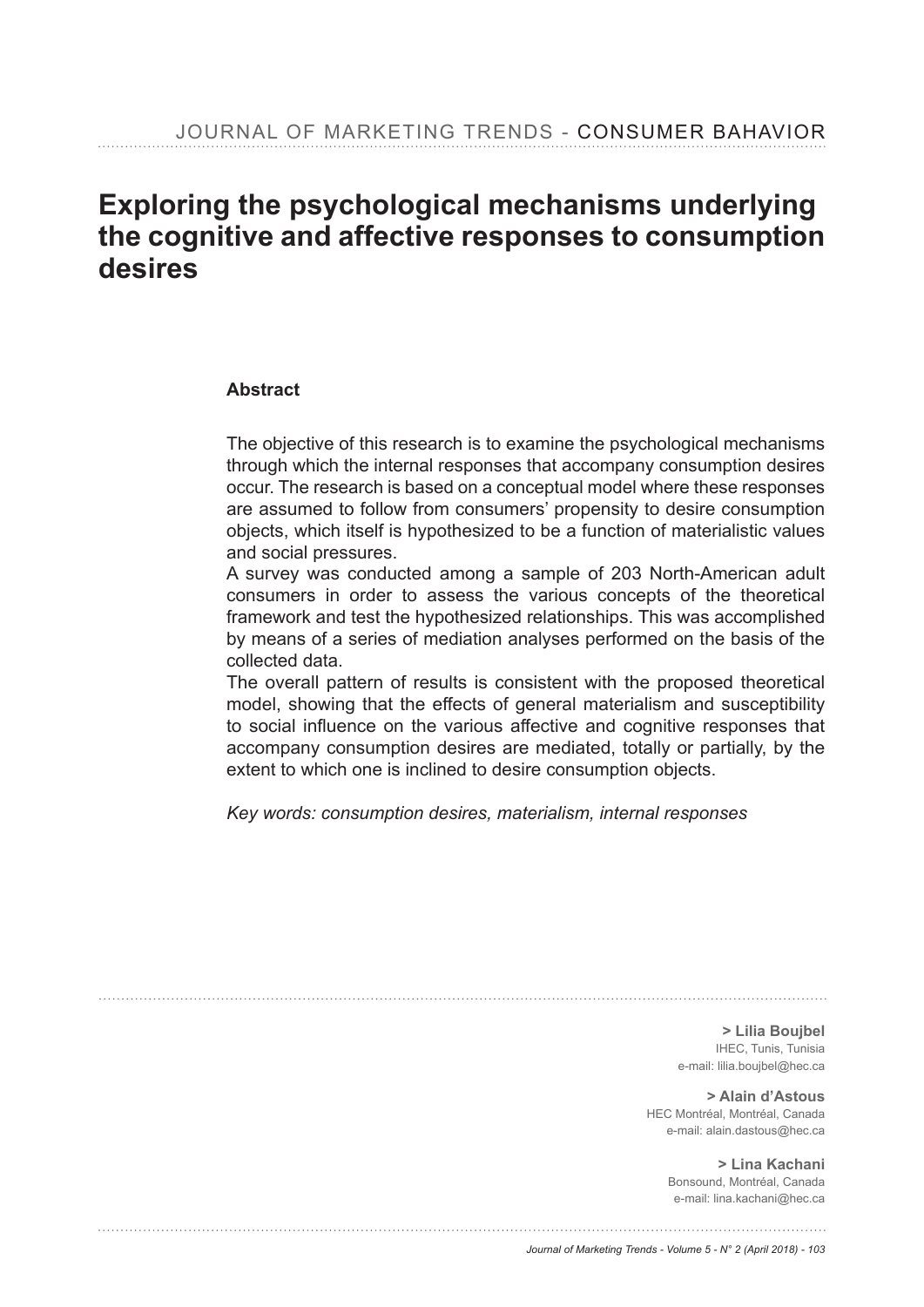#### **Background**

Although theoretical accounts of consumer motivation commonly assume that consumption is guided by hierarchically-organized individual goals that derive from problems, or unsatisfied needs (e.g., Baumgartner and Pieters, 2008), it must be recognized that in economically developed societies, consumers are fundamentally motivated by the pursuit of happiness, an end-goal that they seek to achieve in good part through the formation and fulfillment of consumption desires (Belk, Ger, and Askegaard, 2003; Boujbel and d'Astous, 2015; Dholakia, 2015).

Despite their importance for understanding consumer behavior in general, and consumer motivation in particular, little is known about consumption desires. Research by Belk, Ger, and Askegaard (2003) and Boujbel and d'Astous (2015) suggests that desiring is a psychological experience that is accompanied by internal responses that are probably more complex than those associated with primary needs. Thus, while desiring a consumption object may correspond to a pleasurable experience, it may also lead to frustration when the desire cannot be satiated, or guilt when it is felt as unreasonable, and may prompt the person to engage in psychological control.

Desiring is indeed a psychological experience leading to ambivalent feelings (Belk, Ger, and Askegaard, 2003). Recent research by Boujbel and d'Astous (2015) has revealed that the internal responses that accompany consumption desires relate to affective (i.e., pleasure, discomfort, and guilt) as well as cognitive (i.e., control) dimensions. Thus, to think of a desired object gives pleasure, not only because the act of desiring is fantasy-like (e.g., d'Astous and Deschênes, 2005), but also because joy and satisfaction are anticipated (Belk, 1985). This pleasure is however likely to be greatly diminished when, for some reasons (e.g., lack of financial resources, social or cultural constraints), the desire cannot be fulfilled. This in turn may lead to a state of discomfort and if, for instance, the individual still pursues the consumption desire experience, even strong feelings of guilt. This in part explains why individuals may engage in controlling their consumption desires, trying to postpone or suppress their satiation.

Boujbel and d'Astous (2015) have developed a psychometrically valid instrument to assess the internal responses that accompany the experience of desiring consumption objects (i.e., goods or experiences). Their scale is composed of 19 items aimed at evaluating the extent to which consumers associate each of four different responses to the experience of desiring consumption objects: pleasure, discomfort, guilt, and control. However, Boujbel and d'Astous (2015) did not look at the psychological processes by which these desired-based internal responses come along. The objective of this research is to propose and test a theoretical model of these processes.

# **Conceptual development**

The conceptual framework of this research is displayed in Figure 1. As can be seen, it is proposed that consumers' level of general materialism and the extent to which they admit being influenced by others when choosing and buying products are determinants of their propensity to desire consumption objects. In turn, this propensity influences the degree to which the internal responses that accompany the experience of desiring consumption objects (i.e., pleasure, discomfort, guilt, and control) occur. Thus, this model's basic hypothesis is that one's propensity to desire consumption objects acts as a mediating variable in the relationship between the internal responses that consumers activate when desiring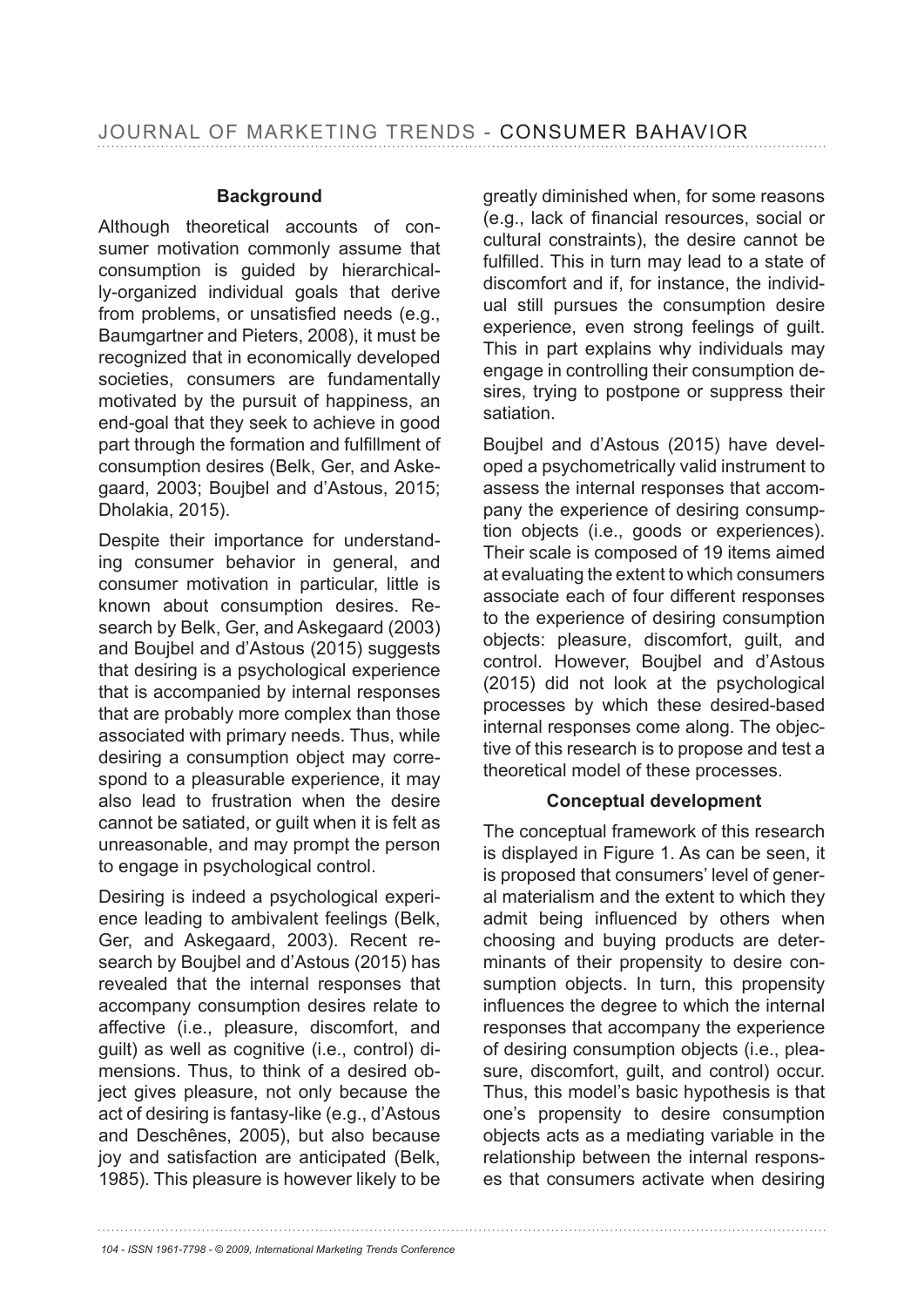consumption objects, and their level of materialism and susceptibility to social influence in a consumption context.

# *Materialism and consumption desires*

Research has shown that consumers' level of materialism influences the extent to which they engage in consumption activities. Fitzmaurice and Comegys (2006) found a statistical-Iy significant relationship between consumers' materialism and how much time and money they spend on shopping. Watson (2003) on the other hand found that materialistic consumers have a positive attitude toward credit and are more likely to borrow money in order to buy products that may not be essential. These findings are consistent with the idea that consumers who are guided by materialistic values tend to desire consumption products to a greater extent. Some authors (Belk, 1985; Richins and Dawson, 1992) even see the desire to possess products as a basic facet of the concept of materialism. Richins's (1987) much utilized scale, for instance, has two dimensions that are termed "general materialism" and "individual materialism". While general materialism refers to beliefs regarding the relationship between money and happiness (e.g., "It's really true that money can buy happiness"), individual materialism refers to beliefs that buying and possessing products can bring personal happiness (e.g., "I'd be happier if I could afford to buy more things"). It appears therefore that in the case of this well-known scale, individual materialism is not conceptually distinct from one's tendency to desire consumption objects. Hence, in the context of the present research it is the general materialism dimension of the concept that is of relevance.



Figure 1. The conceptual framework

# Susceptibility to social influence and consumption desires

Desiring consumption products is a way of feeding one's hope to achieve a certain social status or to be accepted by important others (Hoffmann, Baumeister, Förster, and Vohs, 2012). An object is desired not only for its utility, but also for the image that it helps to project in one's social environment. Individuals in general seek to attain a minimum of social recognition (Leary, Kelly, Cottrell, and Schreindorfer, 2013) and consumption appears as a privileged means to get this. Consumption desires therefore participate in one's identity construction (Dholakia, 2015), just as it is the case with possessing objects (Belk, 1988) and having consumption dreams (d'Astous and Deschênes, 2005).

Social factors are important determinants in the process by which consumption desires

*Journal of Marketing Trends - Volume 5 - N° 2 (April 2018) - 105*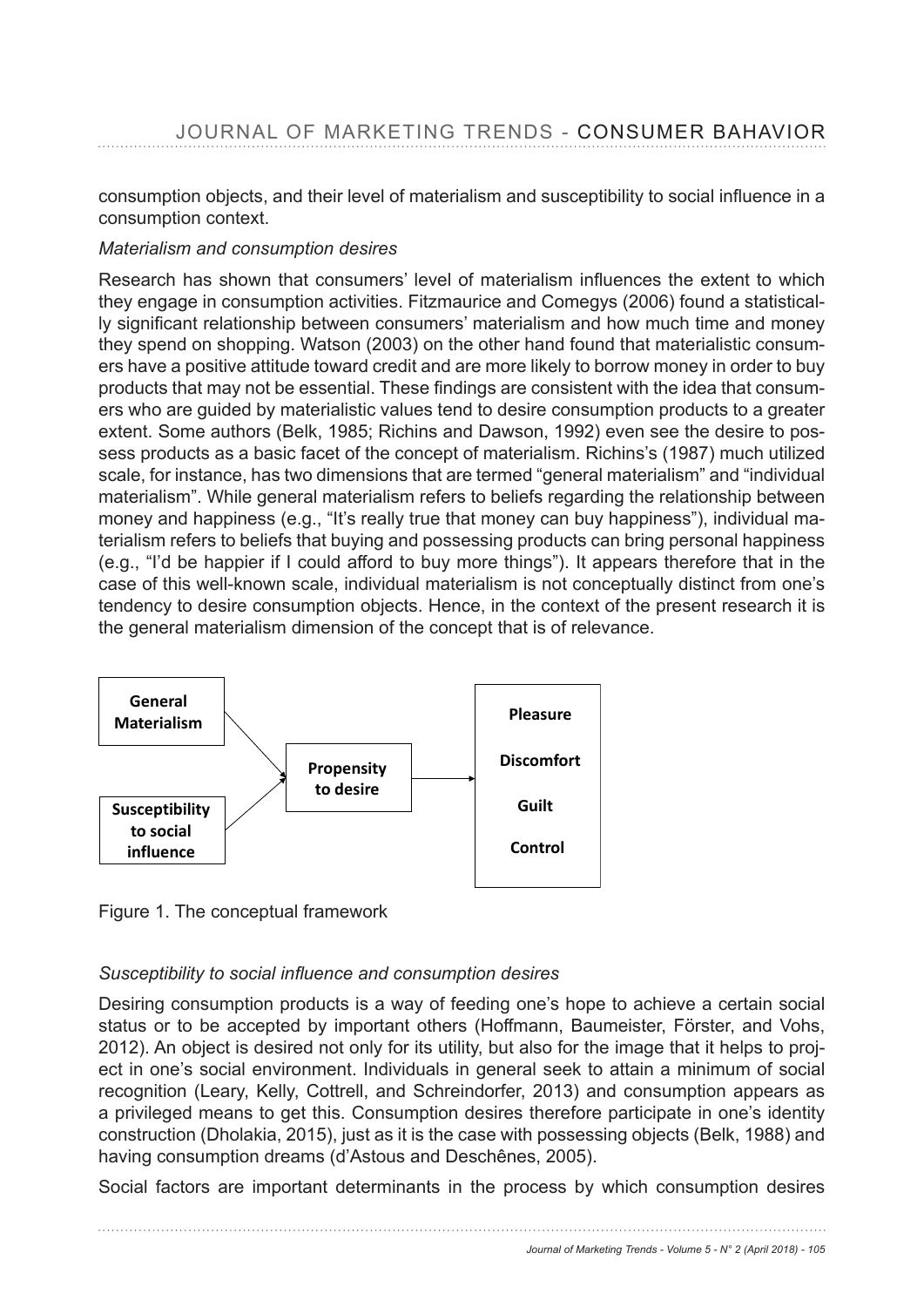are formed. As argued by Belk, Ger, and Askegaard (2003), consumption desires stem in part from the need to interact with others because they imply some social connection. This connection may unfold through *mimesis*, as when one tries to imitate the desires of important people. The social environment in general also has an important role in how desires are created and evolve. Socialization agents (family, friends, and educators) contribute to create desires by stimulating consumers' imagination. In other words, desires stem from one's mind which itself is nourished by the physical, commercial, and social environments (Belk, Ger, and Askegaard, 2003). Hence, the extent to which consumers use others as information sources for making their consumption choices and as reference points for consumption decisions (i.e., susceptibility to social influence) should influence positively their propensity to desire consumption objects.

#### **Method and results**

#### *Overview*

A survey was conducted among a sample of 203 adult consumers in order to assess the various concepts of the theoretical framework (Figure 1) and test the hypothesized relationships. This was accomplished by means of a series of mediation analyses performed on the basis of the collected data.

#### *Measures*

The scale aimed at measuring the respondent's propensity to desire consumptions objects was developed specifically for this research. The items are based on a scale used by d'Astous and Deschênes (2005) to assess people's propensity to engage in consumption dreaming. It is composed of four items: "In general, I desire new products or services all the time"; "I am a person with little desire for new products and services" (reversed); "I often have in mind an object (product, service, or brand) that I desire"; and "In general, I spend a great deal of time thinking about my consumption desires". All other measures used in this study are based on or adapted from existing scales. The concept of materialism was assessed using Richins's (1987) sixitem scale. Four of these items reflect individual materialism (e.g., "It is important to me to have really nice things") whereas the other two items reflect general materialism (e.g., "It's really true that money can buy happiness"). Although the interest in this study centers on people's general materialism (i.e., as a value), the entire scale was used in the questionnaire. Susceptibility to social influence was measured with eight items from Bearden, Netemeyer, and Tell's (1989) scale (e.g., "It is important for me to buy products and brands other people like"). Finally, the affective and cognitive responses that accompany consumption desires were measured with Boujbel and d'Astous's (2015) four-dimensional scale: pleasure (6 items – e.g., "I really enjoy it when I know that I'll be able to buy a product or a brand that I really desire"); discomfort (5 items  $-$  e.g., "When I can't buy myself a product or a brand that I desire, I feel frustrated"); guilt (4 items – e.g., "Sometimes, I feel ambivalent between my will to satisfy my consumption desires and the ensuing guilt"); and control  $(4$  items  $-$  e.g., "In general, I can control my desires to buy products and brands).

#### *Data collection*

The data were collected by means of a self-administered questionnaire that was distributed using a drop-off delivery survey procedure. A total of 551 dwellings in a sample of streets located in residential areas of a major North American city were visited in order to secure the participation

*106 - ISSN 1961-7798 - © 2009, International Marketing Trends Conference*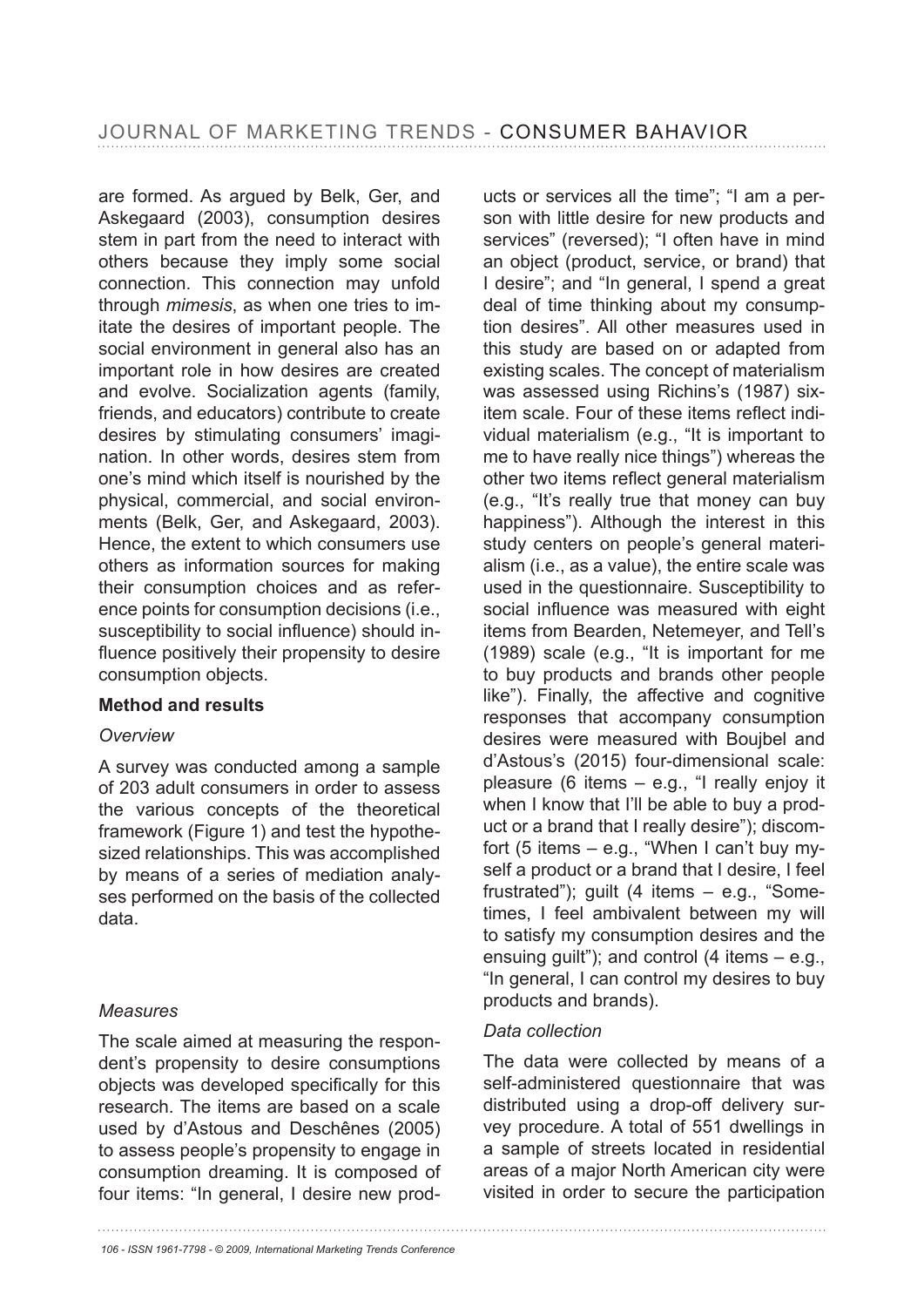of adult consumers. Among the 322 potential respondents that could be contacted (contact rate =  $58\%$ ). 248 accepted to fill in the questionnaire (acceptance rate =  $77\%$ ). Seventeen of the 220 questionnaires that were picked up were incomplete or badly filled in, resulting in a total of 203 valid questionnaires for analysis (response rate based on total number of contacts: 63%).

#### *Psychometric assessment of the measures*

The items of the different scales were factor analyzed (i.e., principal components) for dimensionality as well as discriminant validity assessment. The factor analysis of the susceptibility to social influence items resulted in a single factor explaining 69.6% of the total variance. The items of the Richins (1987) scale loaded on two dimensions that reflected, as expected, general and individual materialism. The factor analysis of the four items purported to assess one's propensity to desire consumption objects led to a single factor. However, the reversed item had a very low communality  $(0.17)$  and was therefore eliminated. The two general materialism items and the three propensity to desire items were factor analyzed altogether, which resulted in two distinct factors (total explained variance: 70.7%; materialism: 49.9%, propensity:  $20.8\%$ ) where each item loaded on its respective factor (minimum loading: 0.73). This provided empirical evidence that the two measures were adequate from a discriminant validity point of view. Reliability was very good in the case of the susceptibility to social influence (alpha =  $0.94$ ) and propensity to desire (alpha  $= 0.85$ ) scales, but somewhat low as regards the two-item measure of general materialism (*r* = 0.19, *p* < .01). The mean of the items served as a measure of the concepts.

The three propensity to desire items were factor analyzed with all items aimed at measuring affective and cognitive responses to consumption desires. This resulted in five factors where each item loaded on its proper factor (total explained variance: 73.6%; discomfort: 35.4%, pleasure: 13.8%, control: 11.6%, guilt: 7.9%, propensity to desire: 4.9%). These results provided evidence that the scales are well differentiated. The reliability of the responses scales were high (minimum alpha: 0.83).

#### *Sample description*

Female participants were slightly more numerous than male participants (51.7%) and  $48.3\%$ , respectively). The age of respondents varied from 18 to 82 years with a mean of 38 (standard deviation: 16.35). The participants were well educated with 68.8% of them having attended the university (students represented 26.8% of the total sample). About one-third of the sample reported a household annual income of more than 120,000\$, a result that is consistent with the sample's fairly high level of education.

#### *Mediation analyses*

The research hypotheses were tested by means of a series of regression-based mediation analyses (Hayes, 2013; MacKinnon, 2008). The first step consisted in testing through multiple regression analysis the combined effect of the independent variables, namely general materialism and susceptibility to social influence, on the mediating variable (i.e., propensity to desire consumption objects), as this is a necessary condition for concluding that mediation is taking place. As shown in Table 1 (Model 1), both variables had a positive and statistically significant effect on the mediator (materialism: beta = 0.13, *t* 1.90,  $p < .05$ <sup>1</sup>; social influence: beta = 0.53,  $t(197) = 6.53, p < .001$ ).

<sup>1</sup> When the estimated effects of explanatory variables are based on directional hypotheses, onetailed tests are used in all analyses. Two-tailed tests are used otherwise (i.e., testing the direct effects of the independent variables on the dependent variables).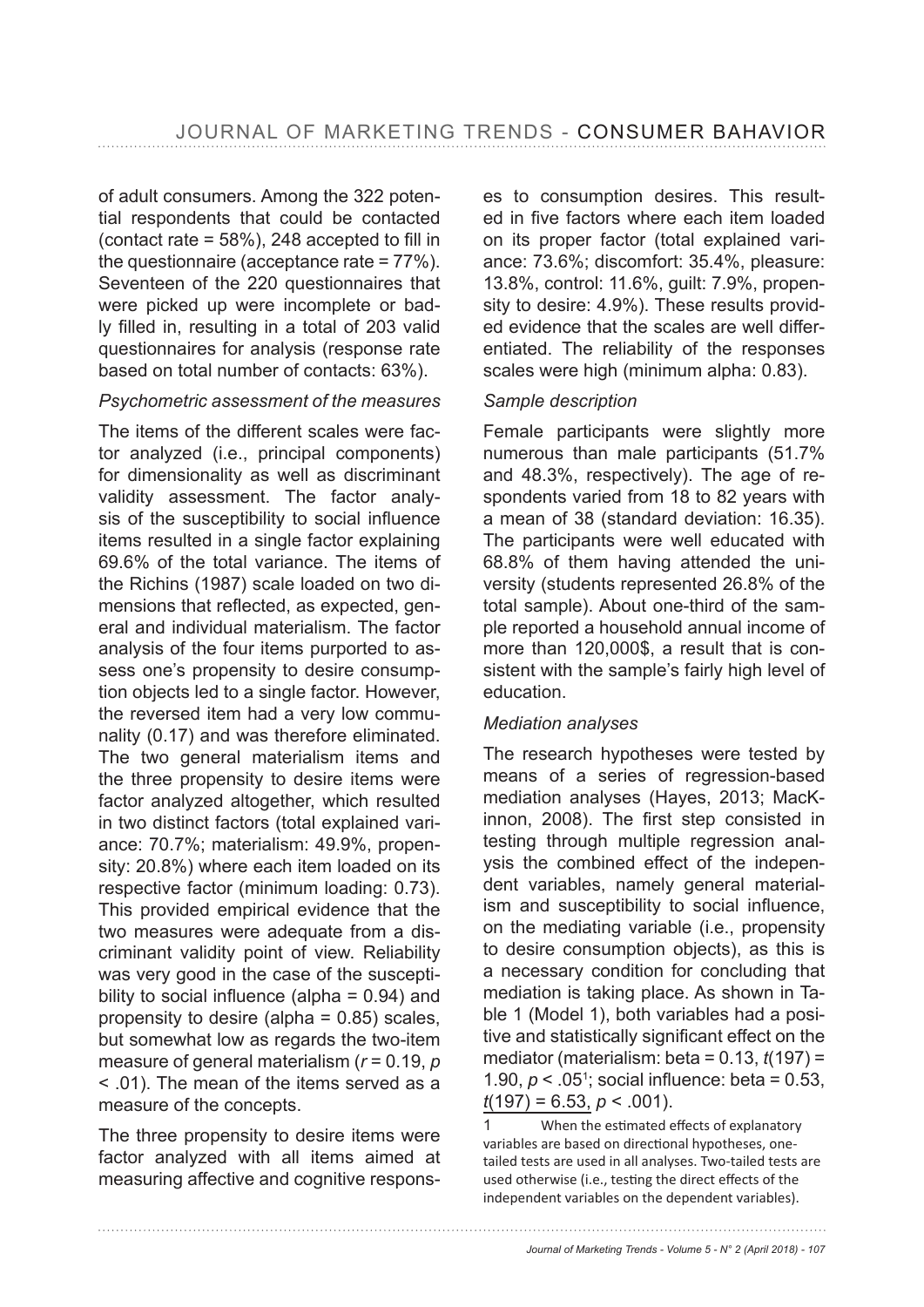Subsequent steps of the analysis consisted in regressing each dependent variable (i.e., the affective and cognitive responses that accompany consumption desires: pleasure, discomfort, guilt, and control – Model 2 to 5) on the independent variables and the mediator. It is concluded that mediation takes place when the effect of the mediator is statistically significant in the context of these models.

As can be seen by looking at the results displayed in Table 1, in all cases (i.e., Models 2 to 5), the mediating variable (i.e., propensity to desire consumption objects) was statistically significant. In two cases (i.e., discomfort and control), the analysis revealed a total mediation effect of propensity to desire. As for the other two models, susceptibility to social influence still had a direct effect in the context of the pleasure response while in the case of guilt, it was materialism which had a direct effect.

The statistical significance of all indirect effects was ascertained via the PROCESS macro developed by Hayes (2013). The estimates along with their bootstrap 90% confidence intervals are presented in Table 2. As can be seen, none of the confidence intervals contains the value zero. To complement these results, Sobel tests are displayed in the table and they all are statistically significant.

In conclusion, the overall pattern of results is consistent with the proposed theoretical model since it shows that the effects of general materialism and susceptibility to social influence on the various affective and cognitive responses that accompany consumption desires are mediated, totally (in the case of the discomfort and control responses) or partially (in the case of pleasure and guilt), by the extent to which one is inclined to desire consumption objects.

| <u>RGYLGGGIOLI-DUSCU MICULULULI AHUIVSCS</u> |                                     |                                 |                                            |                |  |  |
|----------------------------------------------|-------------------------------------|---------------------------------|--------------------------------------------|----------------|--|--|
| <b>Model</b>                                 | <b>Dependent</b><br><b>Variable</b> | Independent<br><b>Variables</b> | <b>Standardized</b><br><b>Coefficients</b> | $\mathbb{R}^2$ |  |  |
|                                              |                                     |                                 |                                            |                |  |  |
| Model 1                                      | Propensity to                       | <b>General Materialism</b>      | $0.13*$                                    | $0,49***$      |  |  |
|                                              | desire                              | Susceptibility to Social        | $0.43***$                                  |                |  |  |
|                                              |                                     | <b>Influence</b>                |                                            |                |  |  |
| Model 2                                      | Pleasure                            | <b>General Materialism</b>      | 0.01 <sup>NS</sup>                         | $0.58***$      |  |  |
|                                              |                                     | Susceptibility to Social        | $0.17*$                                    |                |  |  |
|                                              |                                     | Influence                       |                                            |                |  |  |
|                                              |                                     | <b>Propensity to Desire</b>     | $0.48**$                                   |                |  |  |
| Model 3                                      | <b>Discomfort</b>                   | <b>General Materialism</b>      | $-0.05^{NS}$                               | $0.48***$      |  |  |
|                                              |                                     | Susceptibility to Social        | 0.13 <sup>NS</sup>                         |                |  |  |
|                                              |                                     | Influence                       |                                            |                |  |  |
|                                              |                                     | <b>Propensity to Desire</b>     | $0.41***$                                  |                |  |  |
| Model 4                                      | Guilt                               | <b>General Materialism</b>      | $-0.16*$                                   | $0.43***$      |  |  |
|                                              |                                     | Susceptibility to Social        | 0.14 <sup>NS</sup>                         |                |  |  |
|                                              |                                     | Influence                       |                                            |                |  |  |
|                                              |                                     | <b>Propensity to Desire</b>     | $0.36***$                                  |                |  |  |
| Model 5                                      | Control                             | <b>General Materialism</b>      | $-0.10^{NS}$                               | $0.38***$      |  |  |

| Table 1                                    |
|--------------------------------------------|
| <b>Regression-Based Mediation Analyses</b> |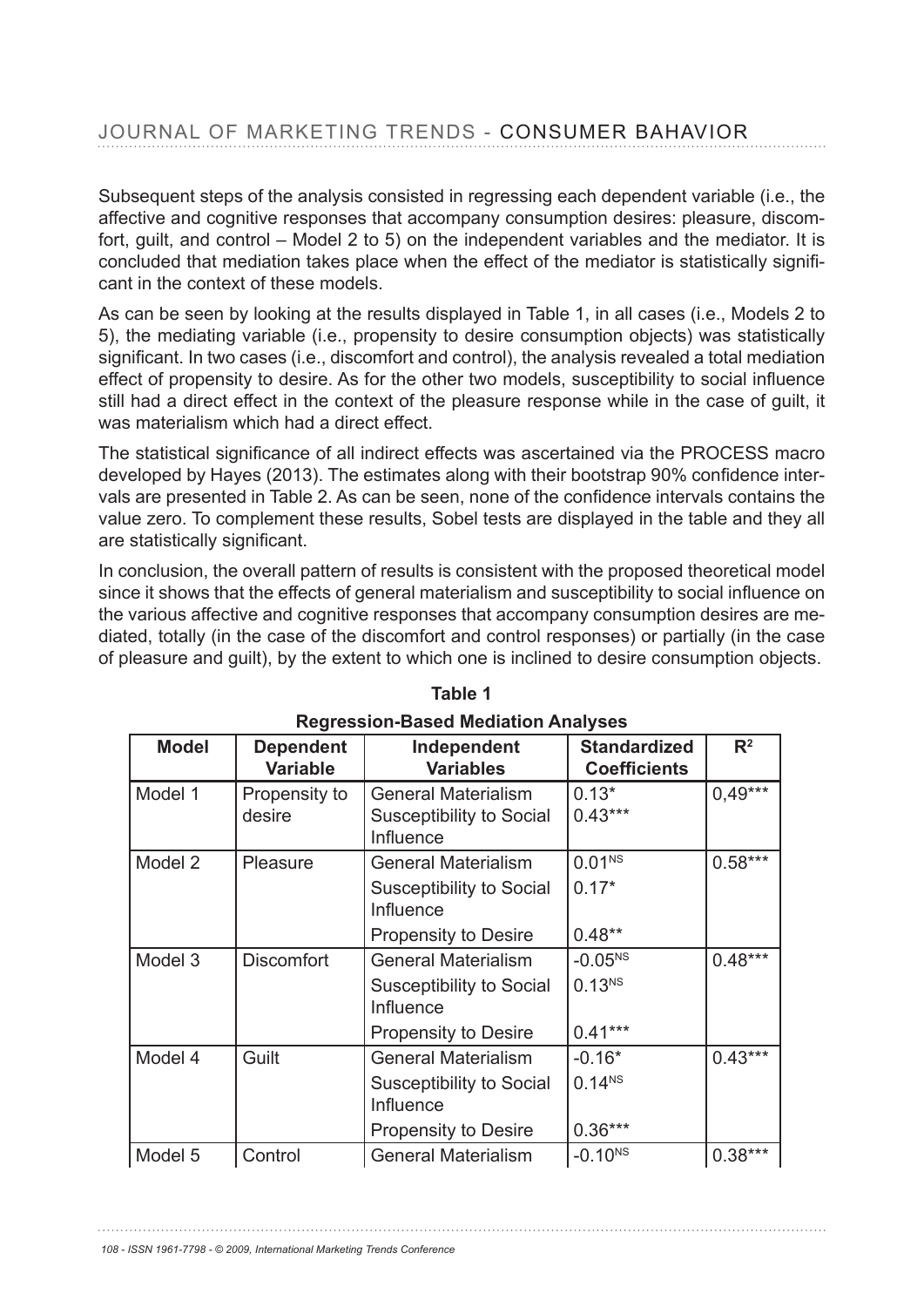| Susceptibility to Social  -0.02 <sup>NS</sup><br>Influence |            |  |
|------------------------------------------------------------|------------|--|
| <b>Propensity to Desire</b>                                | $-0.33***$ |  |

 $p$  < 0.05; \*\*  $p$  < 0.01; \*\*\*  $p$  < 0.001; NS : not statistically significant

| <b>Hypothesized Mediating Process</b>                       | <b>Est. Indirect</b><br><b>Effect</b> | <b>Bootstrap</b><br>C.I. $(90\%)^a$ | <b>Sobel Test</b><br>$({\sf Z}\hskip -3pt)^{\hskip -3pt\scriptscriptstyle\mathrm{D}}$ |  |  |  |
|-------------------------------------------------------------|---------------------------------------|-------------------------------------|---------------------------------------------------------------------------------------|--|--|--|
| Materialism $\rightarrow$ Propensity $\rightarrow$ Pleasure | 0.08                                  | 0.01; 0.17                          | $1.82*$                                                                               |  |  |  |
| Materialism->Propensity->Discom-                            | 0.06                                  | 0.01; 0.14                          | $1.78*$                                                                               |  |  |  |
| fort                                                        | 0.07                                  | 0.01; 0.16                          | $1.69*$                                                                               |  |  |  |
| Materialism $\rightarrow$ Propensity $\rightarrow$ Guilt    | $-0.04$                               | $-0.11; -0.02$                      | $-1.66*$                                                                              |  |  |  |
| $Materialism \rightarrow Propensity \rightarrow Control$    | 0.27                                  | 0.19; 0.37                          | $4.81***$                                                                             |  |  |  |
| Social→Propensity→Pleasure                                  | 0.21                                  | 0.14; 0.31                          | $4.29***$                                                                             |  |  |  |
| Social→Propensity→Discomfort                                | 0.24                                  | 0.15; 0.35                          | $3.86***$                                                                             |  |  |  |
| Social $\rightarrow$ Propensity $\rightarrow$ Guilt         | $-0.14$                               | $-0.22; -0.07$                      | $-3.58***$                                                                            |  |  |  |
| Social→Propensity→Control                                   |                                       |                                     |                                                                                       |  |  |  |

#### Table 2 **Tests of Indirect Effects**

 $p < 0.05$ ; \*\*\*  $p < 0.001$ 

<sup>a</sup> Bootstrap confidence intervals based on 10,000 samples generated with 200 resampled observations (3 missing values). The 90% level of confidence reflects the predicted directionality of the estimates.

**b** One-tailed tests.

# **Discussion**

The results of this study are consistent with previous research having theorized about and corroborated the existence of a relationship between the need to be accepted by important others (e.g.., social recognition) and consumption. As shown by Belk, Bahn, and Mayer (1982), people form impressions of others partly through observing the products that they consume. It is therefore logical that the importance attached to the opinions of others be positively related to one's propensity to desire consumption objects. They are also consistent with research having shown that materialism is positively related to the propensity to engage in consumption activities (e.g., Fitzmaurice and Comegys, 2006). This latter finding is even more relevant since this study specifically focused on the effects of general materialism on the propensity to desire consumption products and associated internal responses, in an attempt to eliminate the possibility that a positive correlation between desiring products and materialism be explained, at least in part, by the fact that the latter concept would include the notion of deriving pleasure from buying products (e.g., Richins, 1987). This conceptual distinction between materialism as a general value and the propensity to desire consumption products is analogical to that made years ago by Fishbein and Ajzen (1975) who argued that people's beliefs should be considered distinct from their attitudes.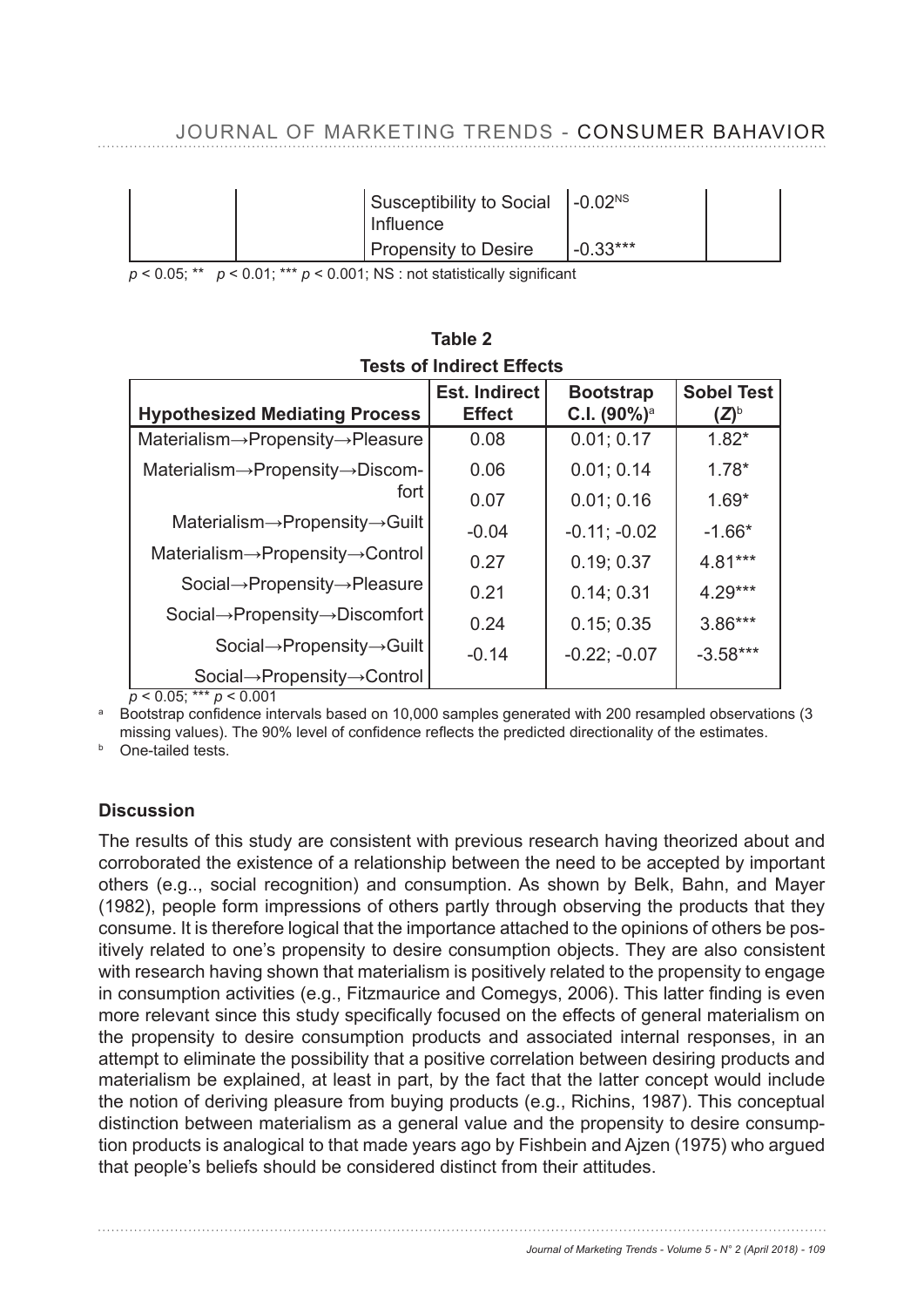A significant contribution of this research is that it did not restrict itself to simply examining the impact of consumers' materialism and susceptibility to social influence on their propensity to desire consumption objects; it also looked at the direct and indirect effects of these two determinants of people's consumption desires on the experience of desiring products, more specifically on the internal responses that this experience commonly generates. This approach offers a fine-grained analysis which allows a more comprehensive understanding of the processes which underlie the experience of desiring consumption objects. In particular, the results have shown that these responses entail different mediating processes. Thus while susceptibility to social influence has both a direct and indirect impact on the pleasure and discomfort felt when desiring consumption objects, it only has an indirect effect on people's feeling of guilt and their inclination to engage in controlling their desires. Similarly, while there are direct and indirect effects of general materialism on guilt, this is not the case with the three other responses where the effects of materialism are totally explained by the propensity to desire.

Since this is an exploratory study, one can only speculate about the psychological processes that lead to these differentiated mediating effects. A first observation concerns the direct effects of consumers' susceptibility to social influence on the pleasure and discomfort responses that accompany the experience of desiring consumption objects. This indicates that, irrespective of their natural propensity to desire, consumers who attach some importance to people's opinions about products (informational social influence) and who want their approval (normative social influence) are more likely to derive pleasure from desiring products and more likely to feel frustrated if they cannot satiate their desires. Desiring consumption objects therefore represents a means to fulfill consumers' need for social approval, leading to pleasant feelings when anticipating the purchase of products that important others favor and annoyance when they foresee that these desires will not be satisfied. Interestingly and consistent with these results, consumers' susceptibility to social influence does not impact the extent to which desiring products activate feelings of guilt and perceived self-control.

The observation of a direct negative effect of general materialism on feelings of guilt during the consumption desire experience (Table 1) along with a positive indirect effect (Table 2) is an intriguing result. While general materialism leads to stronger feelings of guilt because it is associated with a greater propensity to desire consumption objects, more materialistic consumers, irrespective of their propensity to desire, are less inclined to feel guilty when experiencing consumption desires. These opposite effects probably explain why the simple correlation between general materialism and quilt is not statistically significant  $(r =$  $-0.02$ ,  $p > 0.78$ , not shown in the tables). In her study of the impact of materialism on consumers' product-evoked emotions during the purchase process, Richins (2013) also found no statistical relationship between materialism and guilt. Apparently this result was expected because, as she mentioned, arguments can be advanced for a positive or a negative relationship (unfortunately, she did not detailed these arguments). Although her result concurs with the results of the present study, it is worth noting that in her study, guilt was assessed with a single item, leaving open the possibility that the non-observation of a relationship between the two variables might be due to the unreliability of the guilt measure. In contrast, in her research about splurge purchases and materialism, Fitzmaurice (2008) observed that highly materialistic consumers

*110 - ISSN 1961-7798 - © 2009, International Marketing Trends Conference*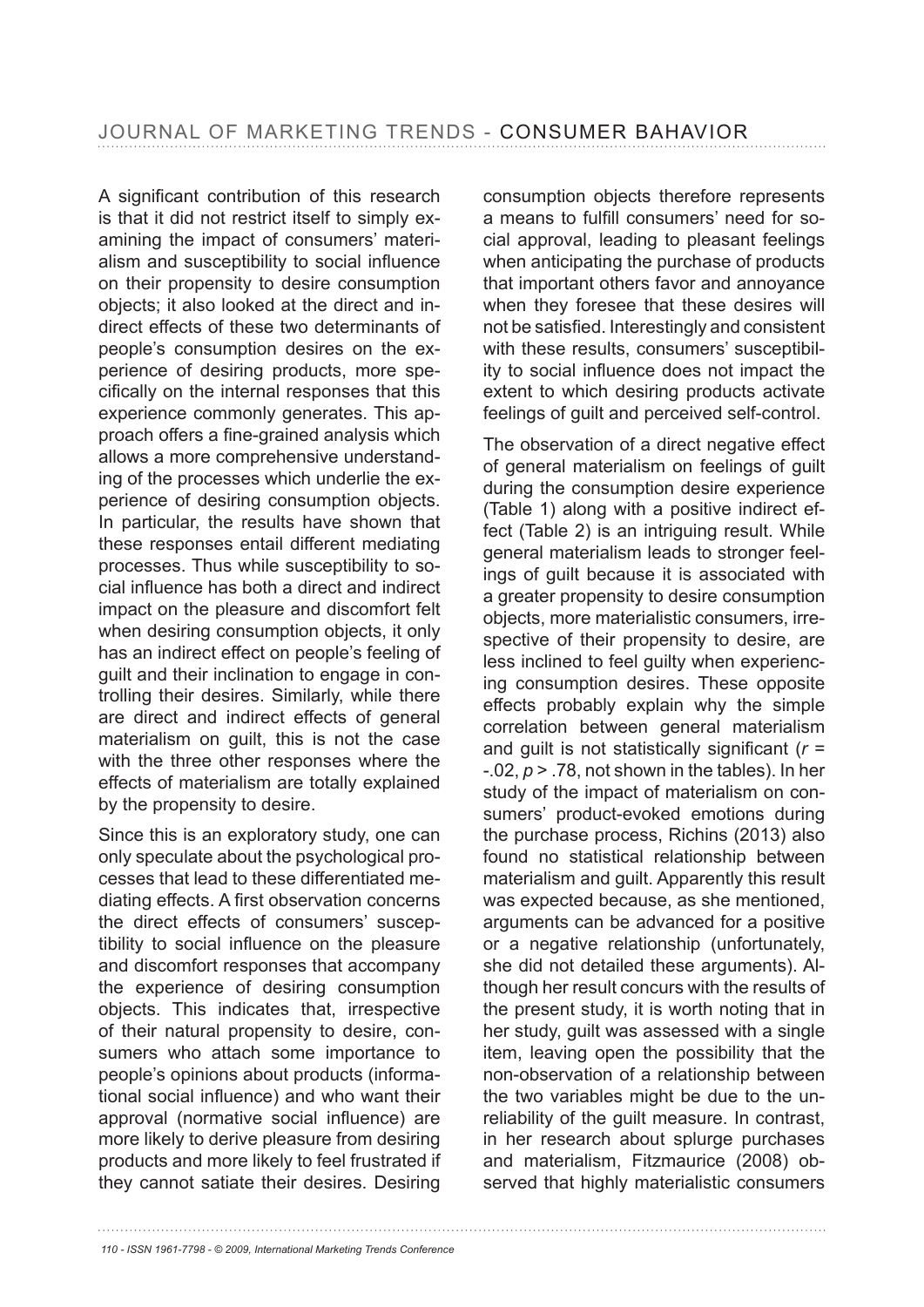had stronger feelings of guilt than their less materialistic counterparts when reflecting upon a splurge (or extravagant) purchase made in the last six months. However, the fact that she did not provide a clear explanation for this somewhat surprising result, in the context of an exploratory study dealing with what might be considered a singular purchase episode, along with a small sample size ( $n = 107$ ), are factors that cast doubt on the reliability of this observed relationship. The conceptual framework developed in this study offers a more convincing explanation of the effects of materialism on consumers' feelings of guilt by showing their underlying psychological mechanisms (i.e., the mediating role of propensity to desire).

#### **Conclusion**

This study is the first to investigate the causal determinants of consumers' cognitive and affective responses when they experience consumption desires. Further studies should be undertaken in order to verify if the relationships that were uncovered can be replicated. It would be particularly pertinent in these endeavors to use a more reliable measure of general materialism than the one used in this study. As argued in this paper, the concept of individual materialism (Richins, 1987) appears to share too much conceptual similarity with the propensity to desire consumption objects. Consequently, some effort should be devoted to the construction of a materialism scale that is distinct from consumption desires, a scale focusing on people's fundamental beliefs about the importance of acquiring material goods in the quest for happiness.

# **References**

Baumgartner, H. and R. Pieters (2008), "Goal-directed consumer behavior," in *Handbook of Consumer Psychology*, C.P. Haugtvedt, P.M. Herr, and F.R. Kardes (Eds.), New York, Lawrence Erlbaum Associates, 367-392.

Bearden, W.O, R.G. Netemeyer, and J.E. Teel (1989), "Measurement of consumer susceptibility to interpersonal influence", *Journal of Consumer Research*, 18 (4), 473-481

Belk, R. W. (1985) "Materialism: Trait aspects of living in a material world," *Journal of Consumer Research*, 12 (3), 265–280.

Belk, R.W. (1988), "Possessions and the extended Self", *Journal of Consumer Research*, 32 (2), 139-160.

Belk, R.W., K.D. Bahn, and R.N. Mayer (1982), "Developmental recognition of consumption symbolism", *Journal of Consumer Research* 

Belk, R.W., G. Ger, and S. Askegaard (2003), "The fire of desire: A multisited inquiry into consumer passion," *Journal of Consumer Research*, 30 (3), 326-351.

Boujbel, L. and A. d'Astous (2015), "Exploring the feelings and thoughts that accompany the experience of consumption desires," *Psychology & Marketing*, 32 (2), 219-231.

d'Astous, A., & Deschênes, J. (2005). "Consuming in one's mind: An exploration", *Psychology & Marketing*, 22 (1), 1–30.

Dholakia, U.M. (2015), "Three senses of desire in consumer research," in *The Psychology of Desire*, W. Hofmann and L.F. Nordgren (Eds.), New York, The Guilford Press, 407-431.

Fishbein, M. and I. Aizen (1975), Belief, *intention, and behavior: An introduction to theory and research*, Reading, MA: Addison-Wesley.

Fitzmaurice, J (2008), "Splurge purchases and materialism", *Journal of Consumer Marketing*, 25 (6), 332-338.

Fitzmaurice J. et Comegys B. (2006), "Ma-